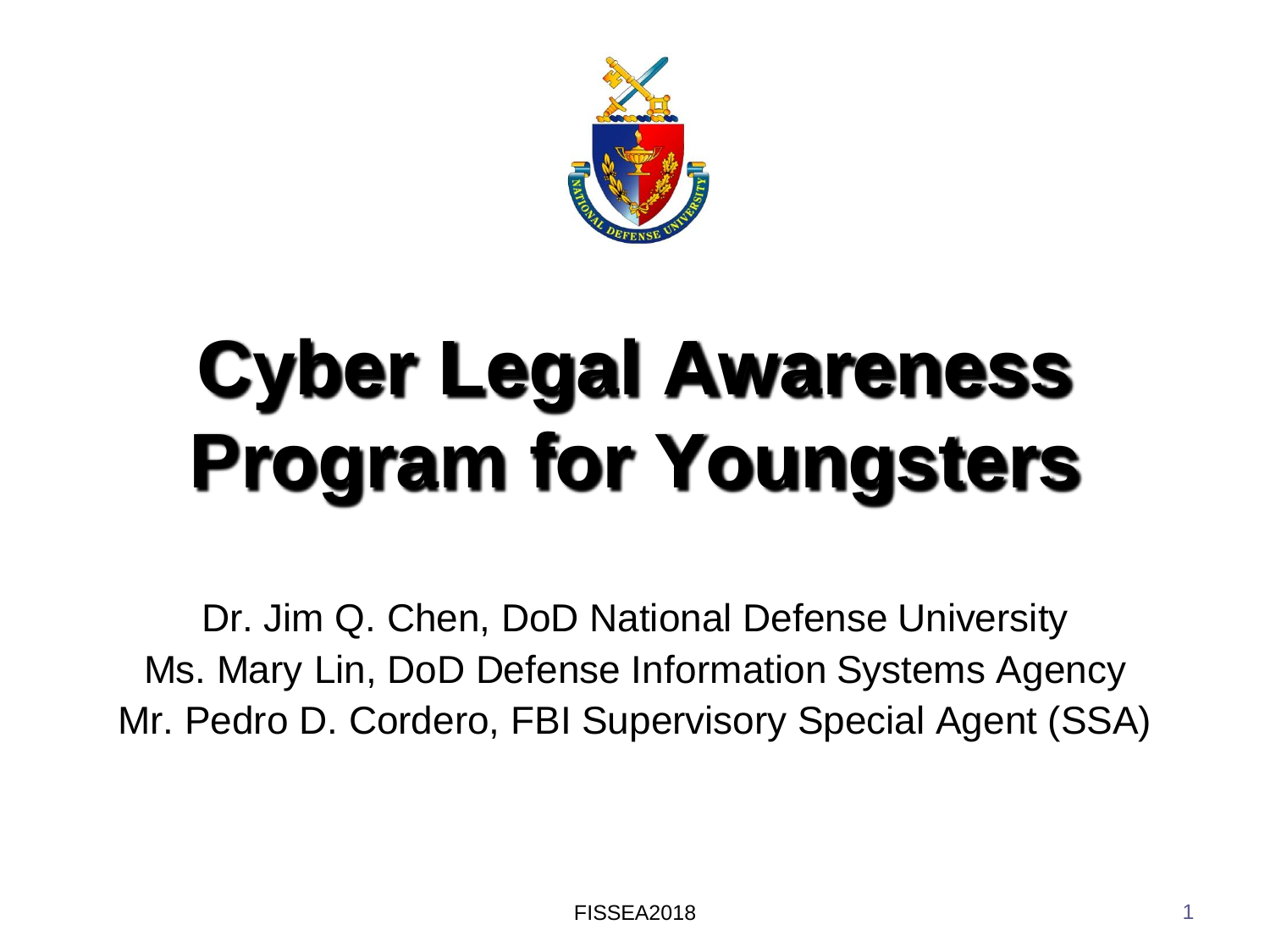## **Agenda**

- Current issues and challenges
- Solution rooted in education
- Curriculum for cyber legal awareness program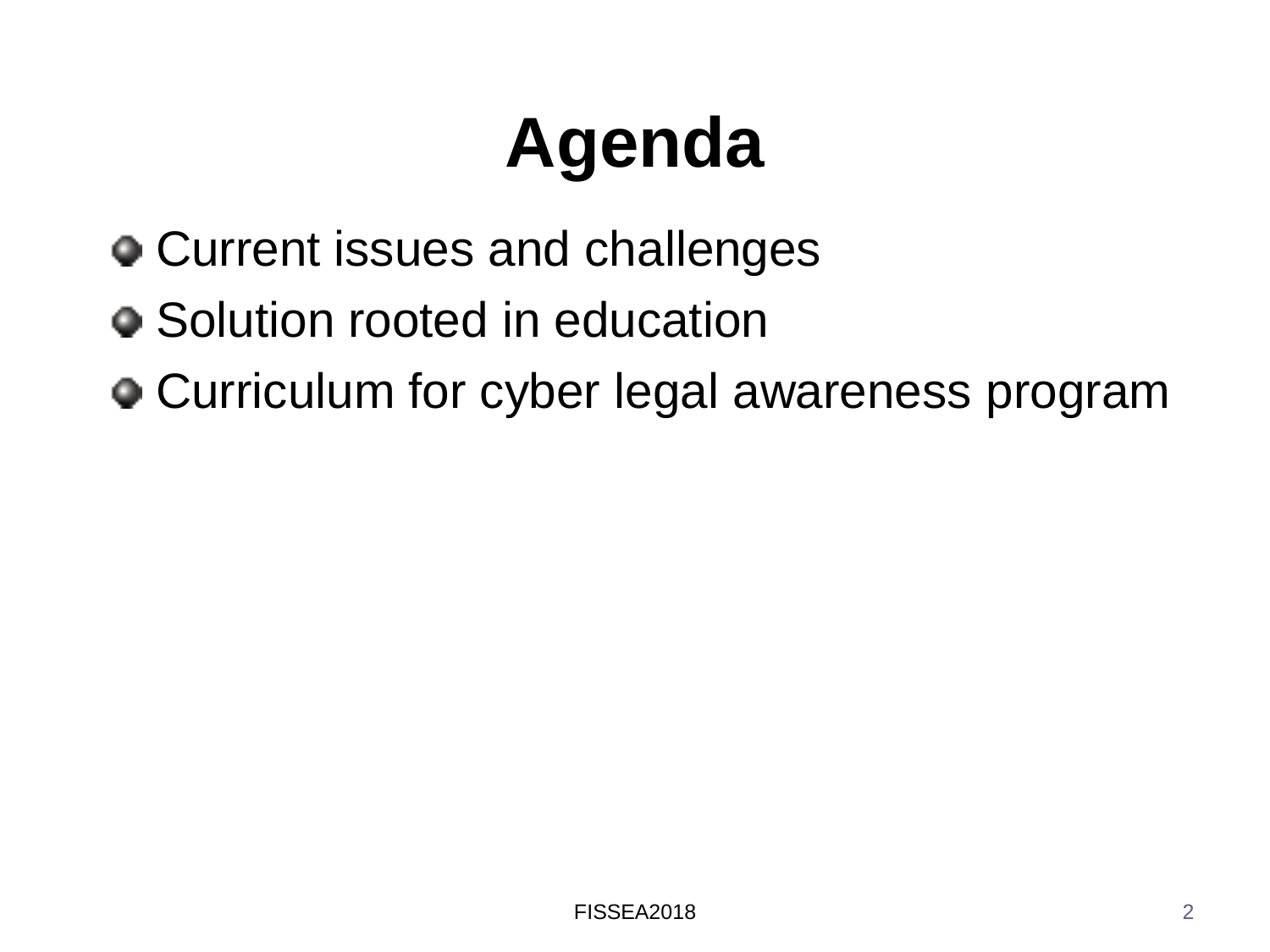## **Current Situation**

- Hacking in cyberspace: not that difficult with tools
- Examples of penalties:
	- months in prison, up to \$1,000 fine, or both **Penalties for hacking: Class B misdemeanor, 6**
	- fines + a statutory 15-30 years in prison **Penalties for child pornography: 18 USC 2251,**
- No cyber crime education for youngsters, parents, and the general public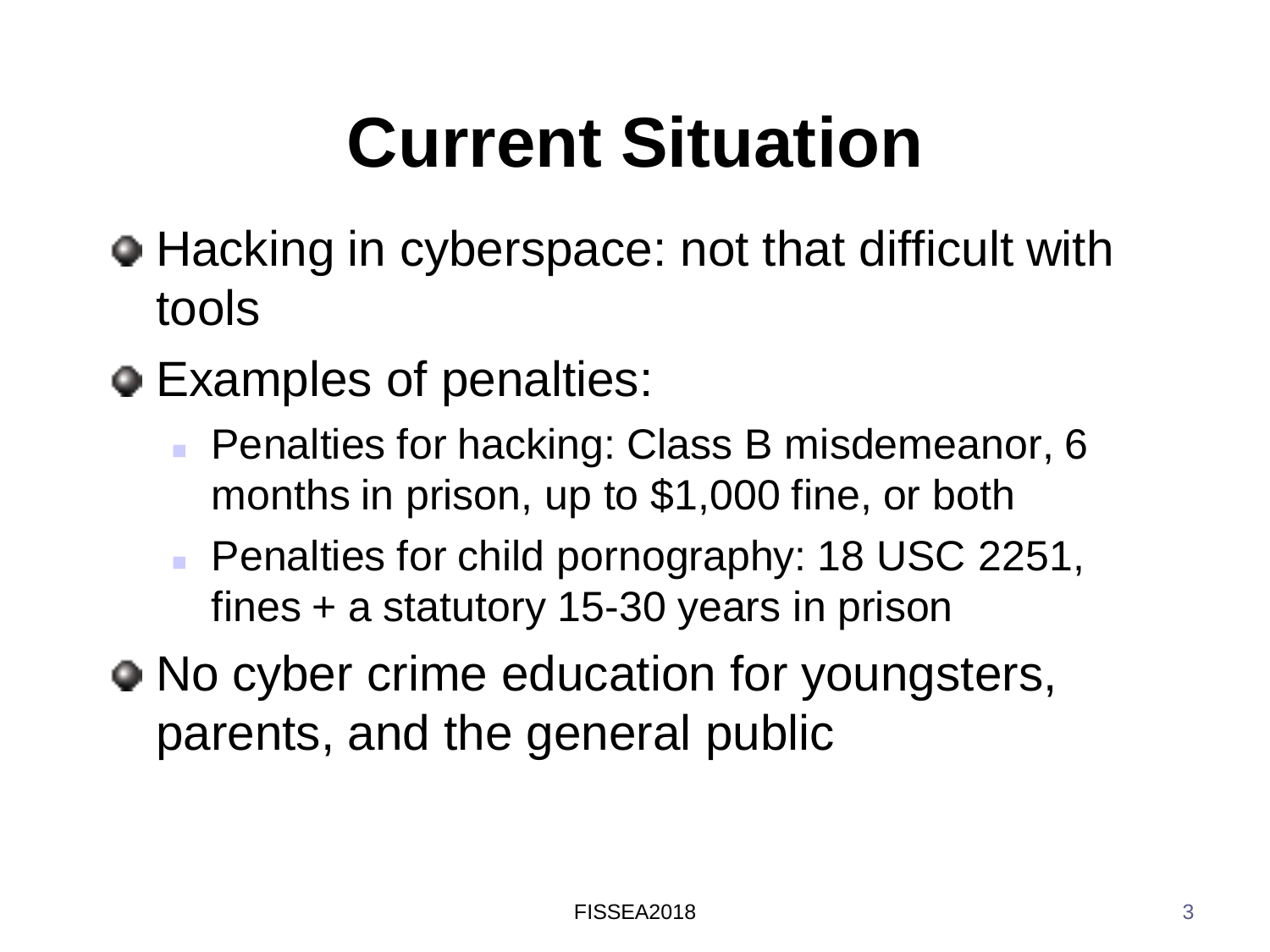## **Different Types of Actors**

- Nation-state
- Criminal groups
- **Hacktivists**
- Individuals who wants to show off
- Individuals who are interested in exploration
- Individuals who accidently get trapped into it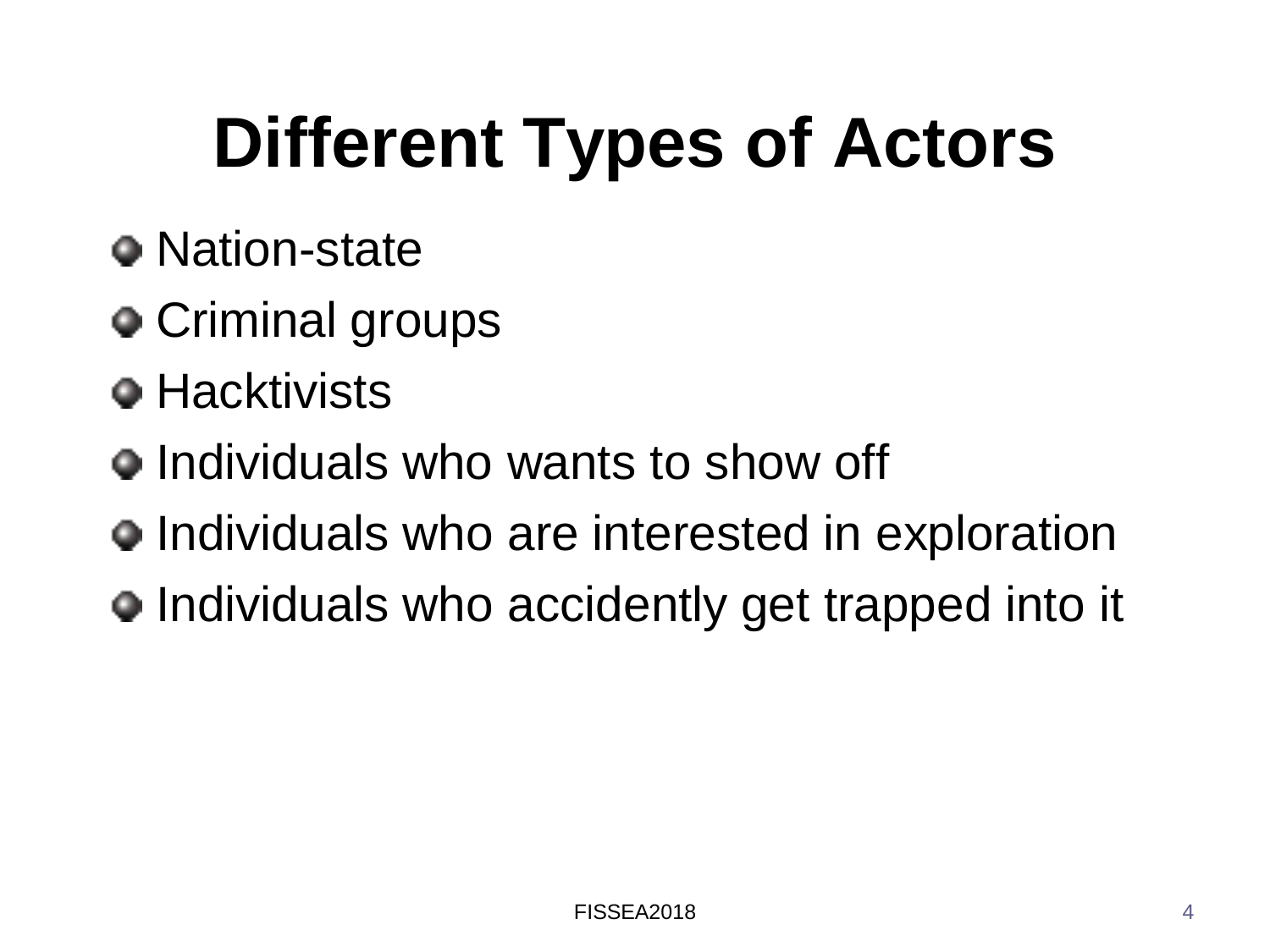## **How to Reduce Cyber Crime**

- Cyber defense
- **Law enforcement**
- Education and awareness training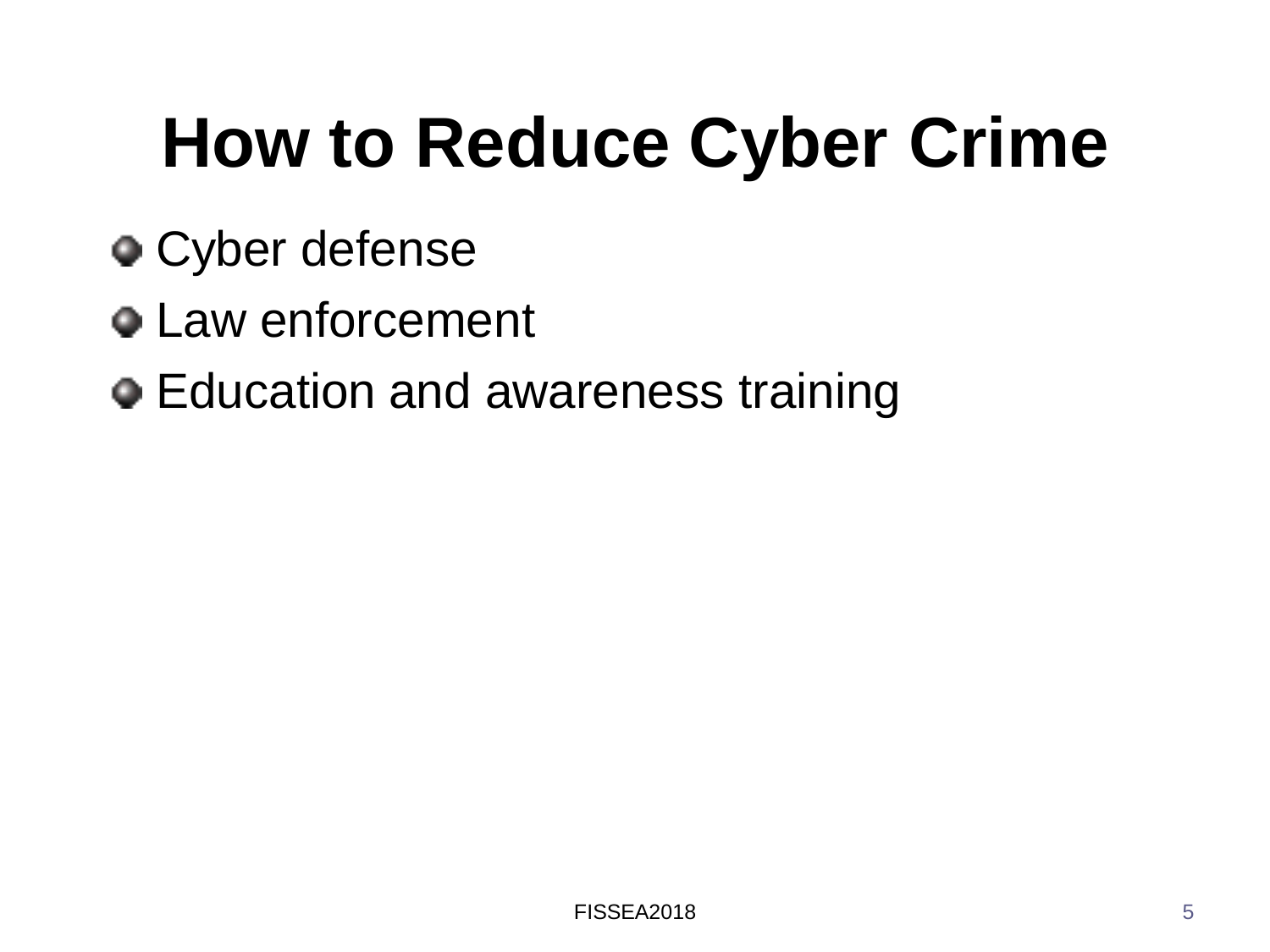# **Cyber Crime Prevention**

- Social aspect
- **Technical aspect**
- Legal aspect
- Etc.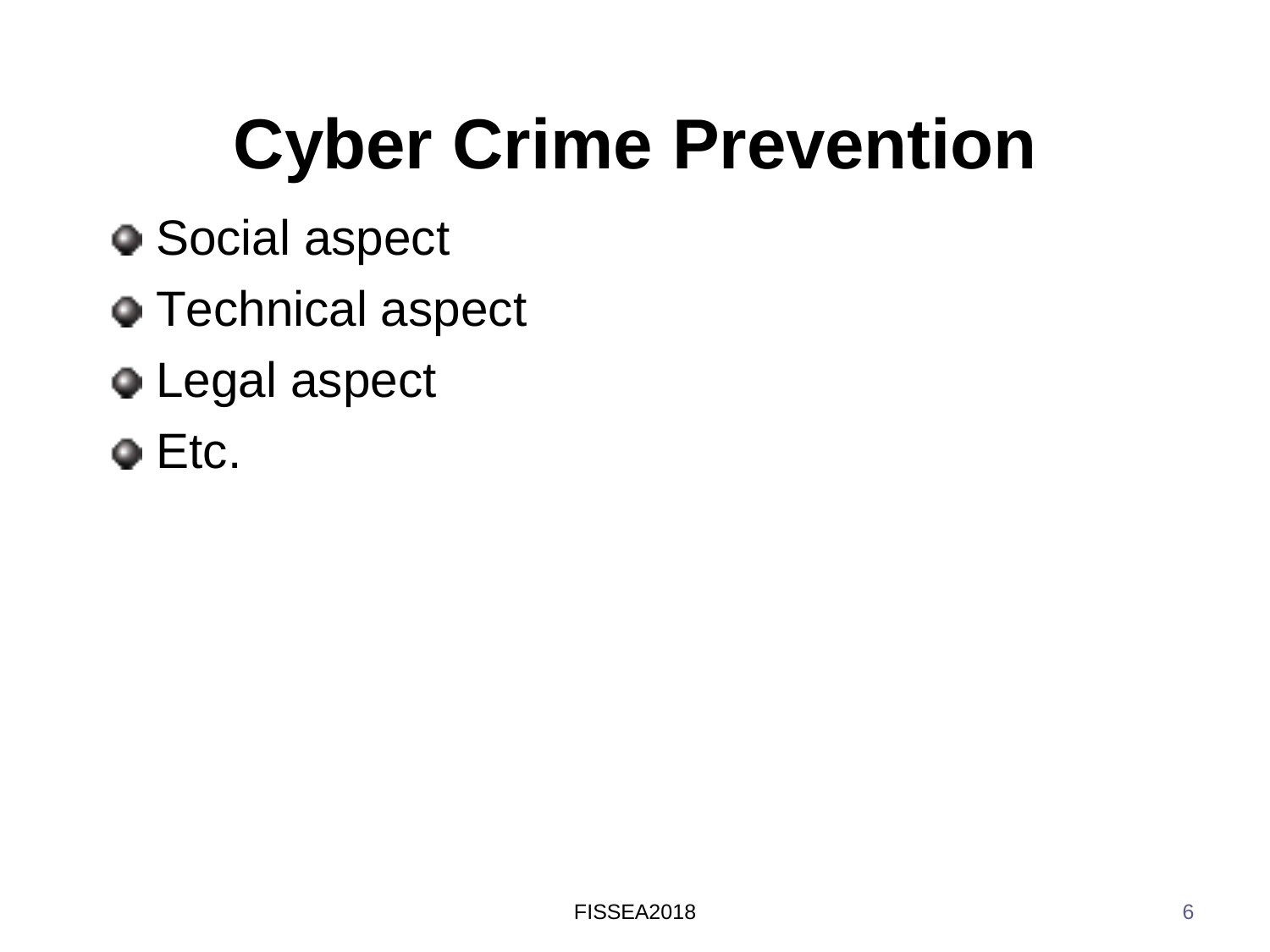## **Social Aspect**

- Young people: a lot of time spent on the Internet
- **•** Loneliness
- Busy parents
- Attractive computer/Internet games
- Lack of role models
- Unsafe virtual environment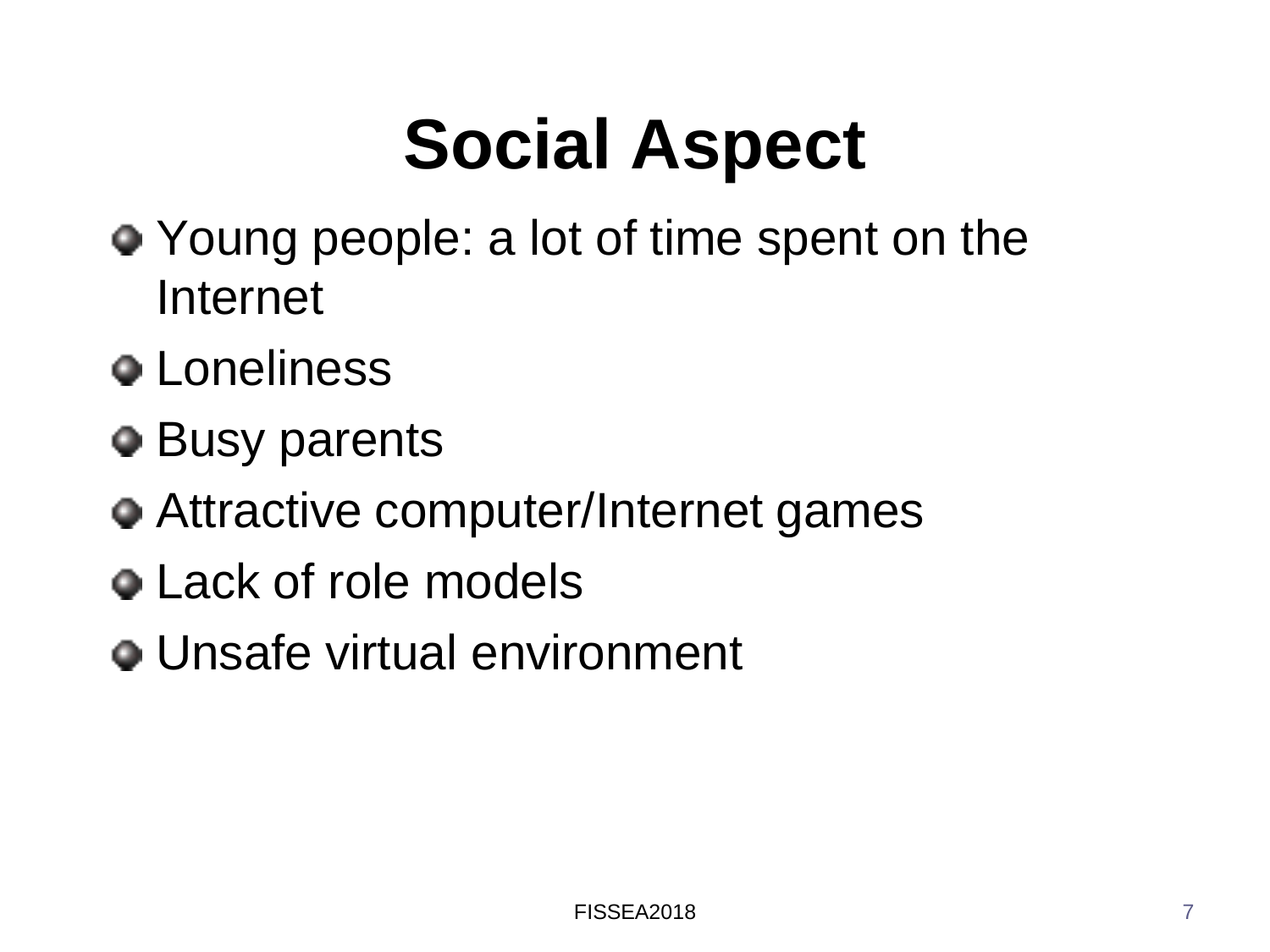## **Technical Aspect**

- Proliferation of technologies, especially smart devices
- Easy access to hacking tools
- Integration into the physical world: Cyberphysical, IoTs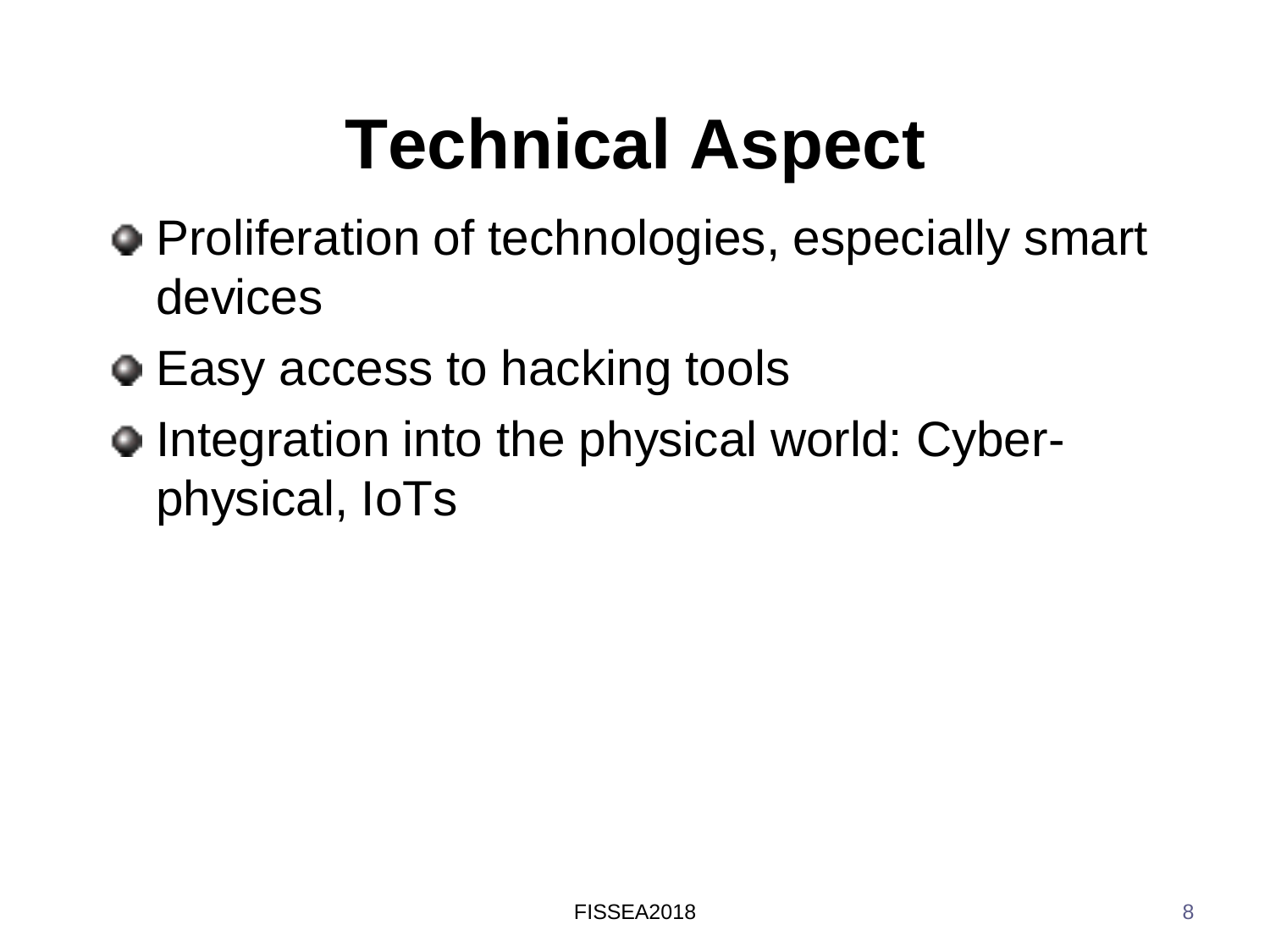#### **Legal Aspect**

- Internet contents: not regulated
- Legal burden: on consumers
- Cyber law: behind technology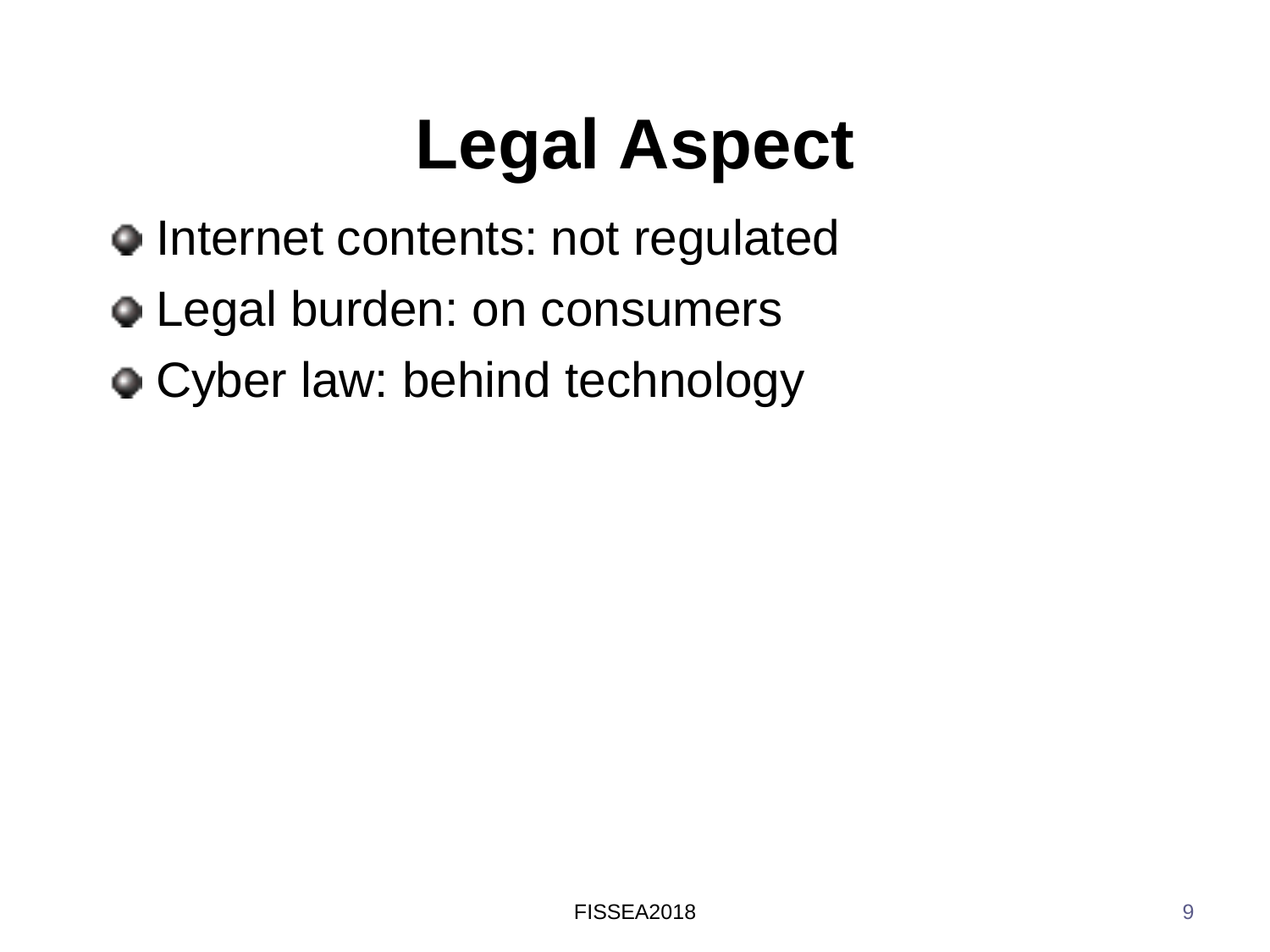## **What Is Missing?**

- Lack of cyber crime education
- Lack of mental health education and treatment
- Lack of depression prevention program
- Lack of cyber crime prevention program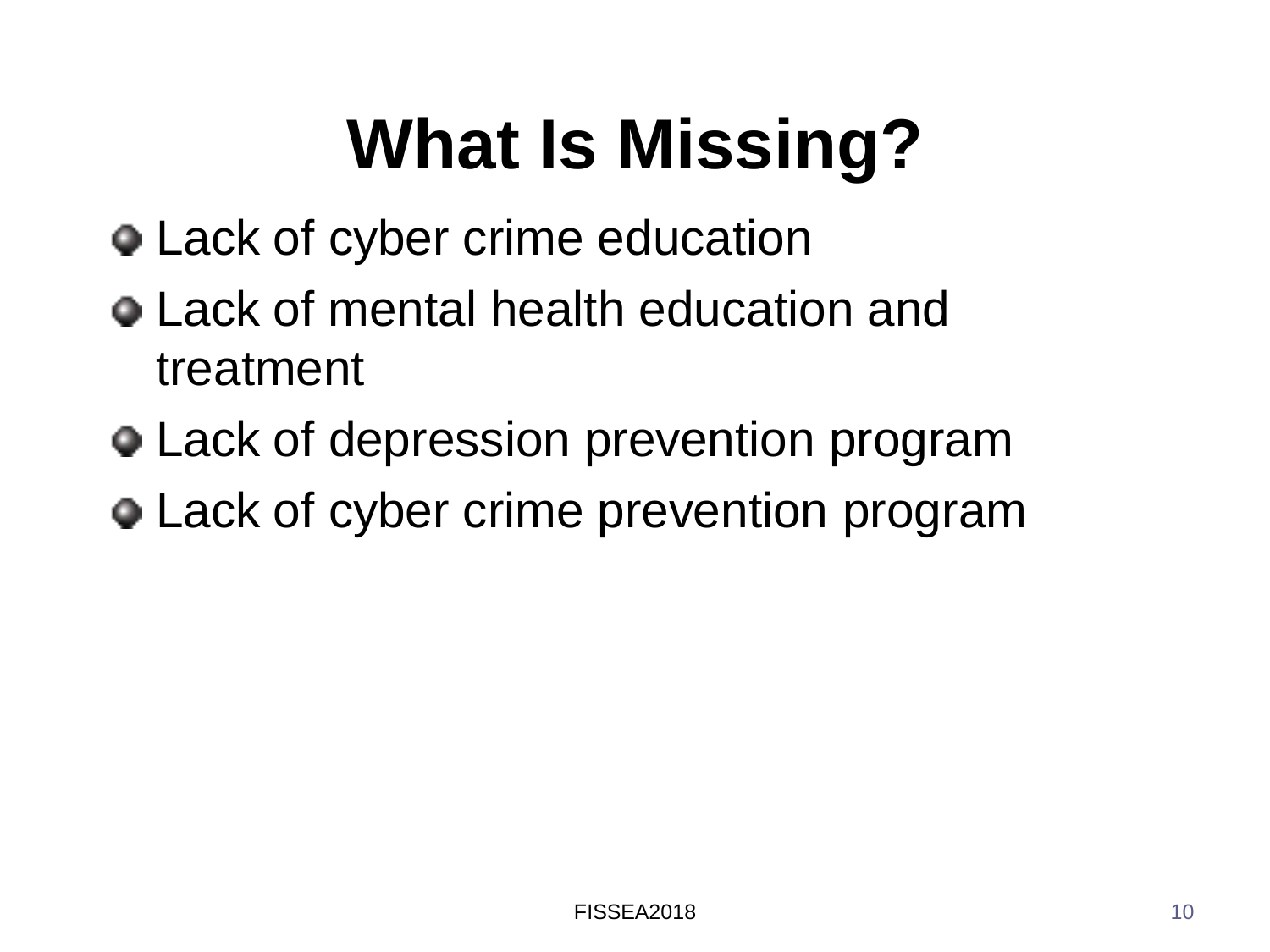## **Solution**

- Establish a cyber crime awareness program
- Questions:
	- What should be taught in this program?
	- **What should the curriculum of such a program** look like?
	- How should this program be taught?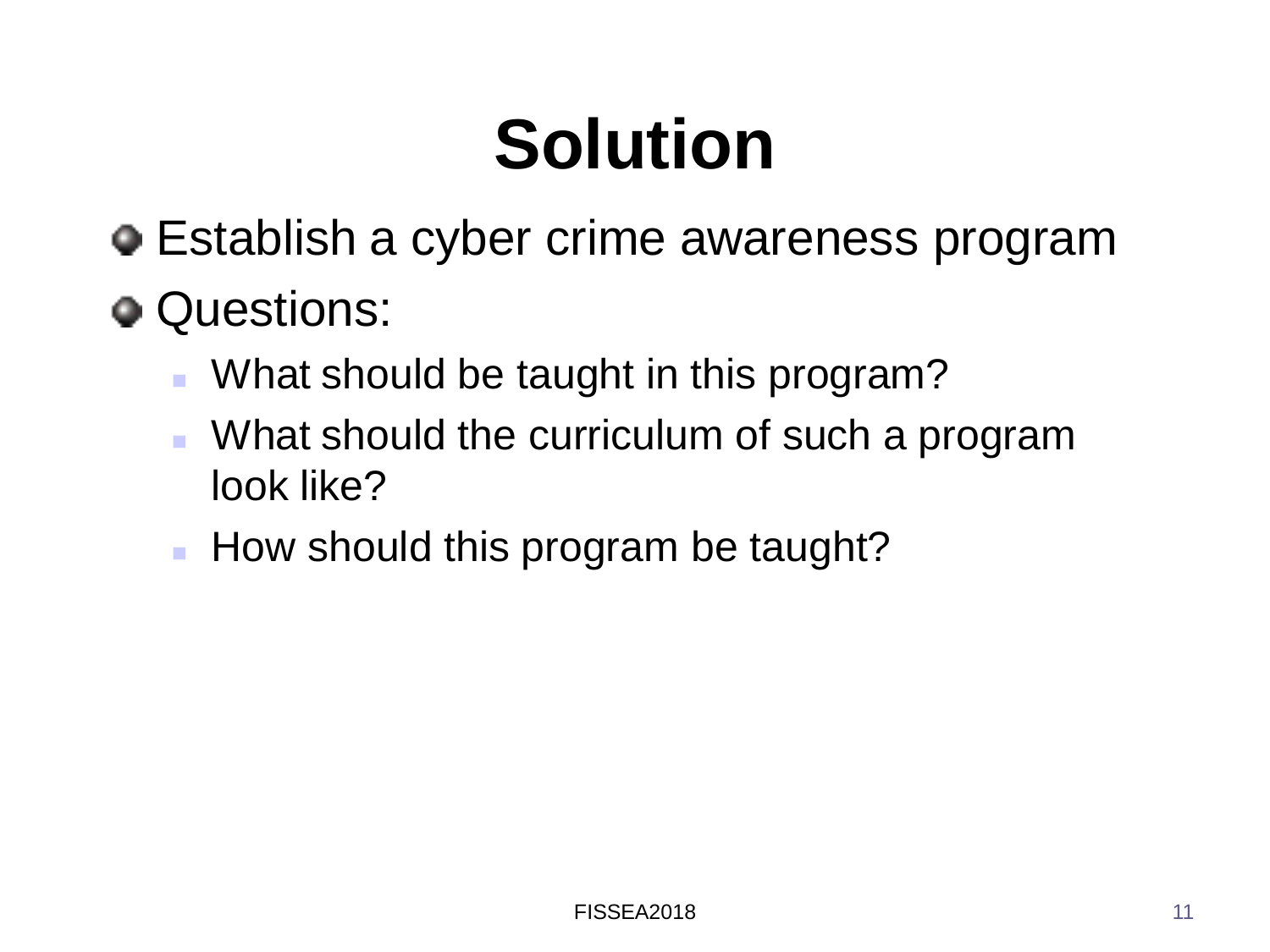#### **NICE Framework Components**

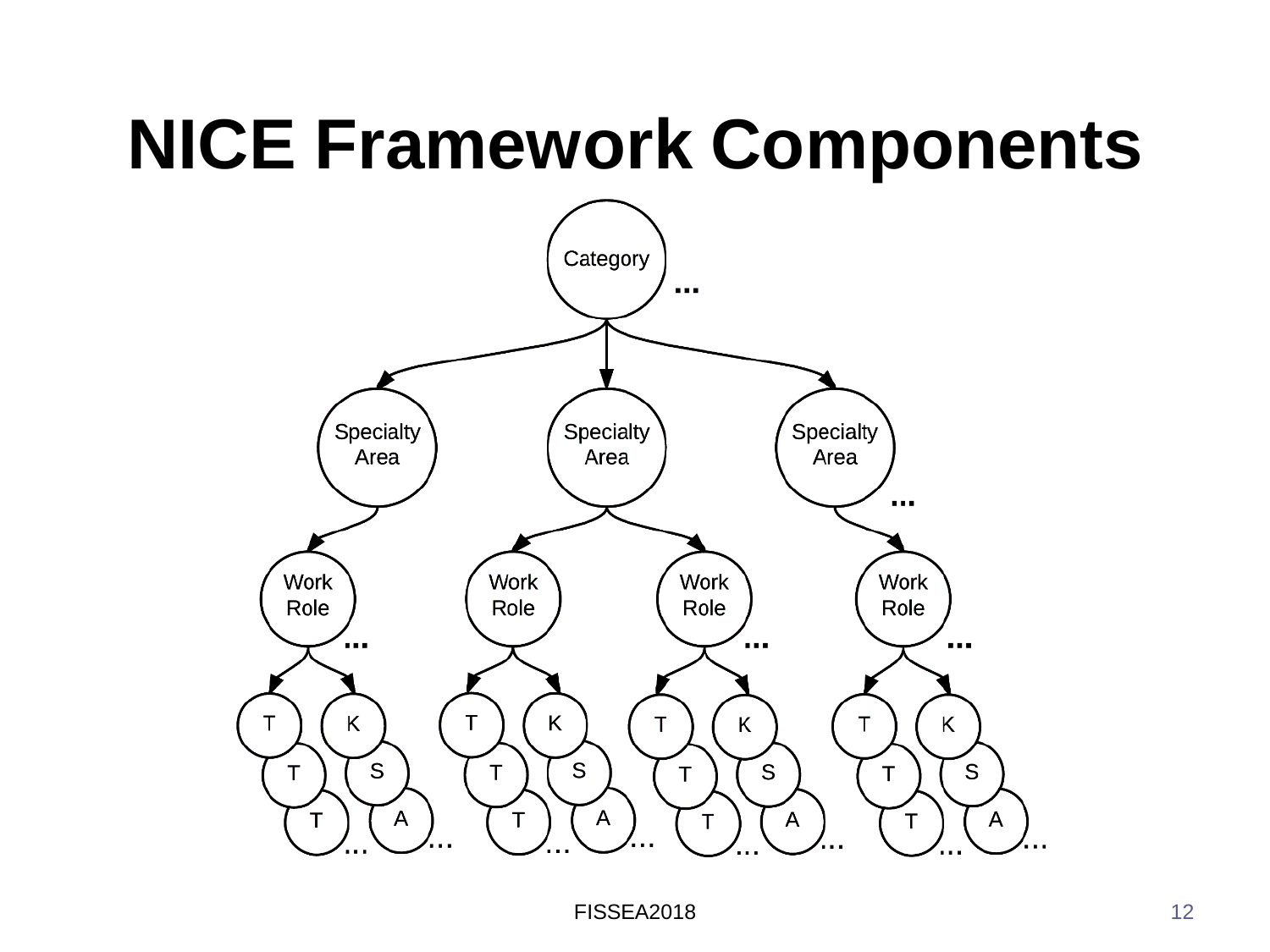#### **Building Blocks**

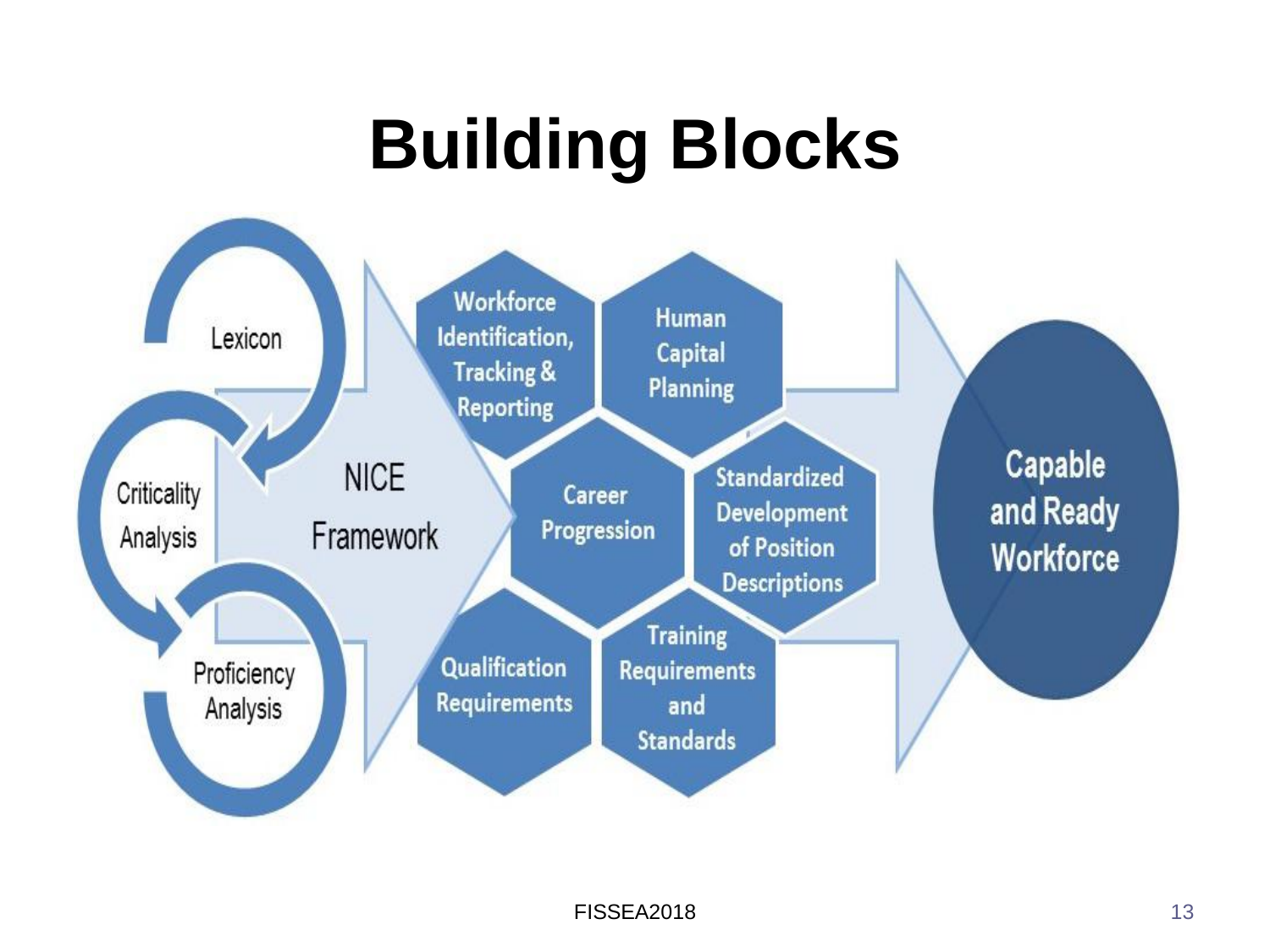# **Cyber Legal Advisor**

- **Work Role Name**: Cyber Legal Advisor ●.
- **Work Role ID**: OV-LGA-001  $\bullet$
- **Specialty Area**: Legal Advice and Advocacy (LGA)  $\bullet$
- **Category** : Oversee and Govern (OV)  $\bullet$
- **Work Role Description**: Provides legal advice and  $\bullet$ recommendations on relevant topics related to cyber law.
- **Tasks**: ۰
	- T0006, T0098, T0102, T0131, T0220, T0419, T0434, T0465, T0474, T0476, T0478, T0487, T0522
- **Knowledge**: ۰
	- K0001, K0002, K0003, K0004, K0005, K0006, K0017, K0059, K0107, K0157, K0261, K0262, K0267, K0312, K0316, K0341, K0615
- **Skills**: .
	- S0356
- **Abilities**: ٥.
	- $A0046$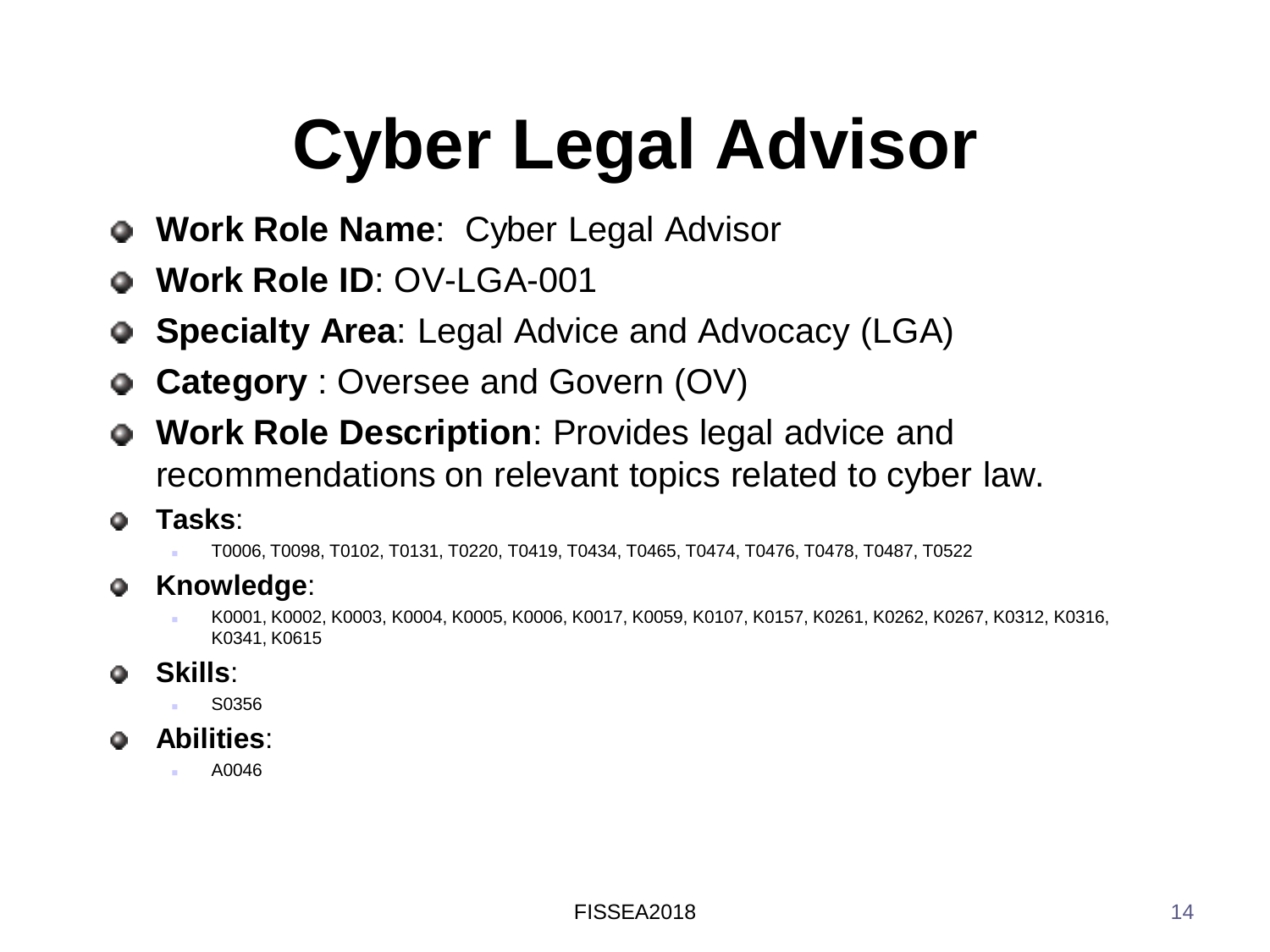## **Categorization**

- 1) Knowledge: cyberspace and Cyber law
- 2) Application of law
- 3) Organizational legal affairs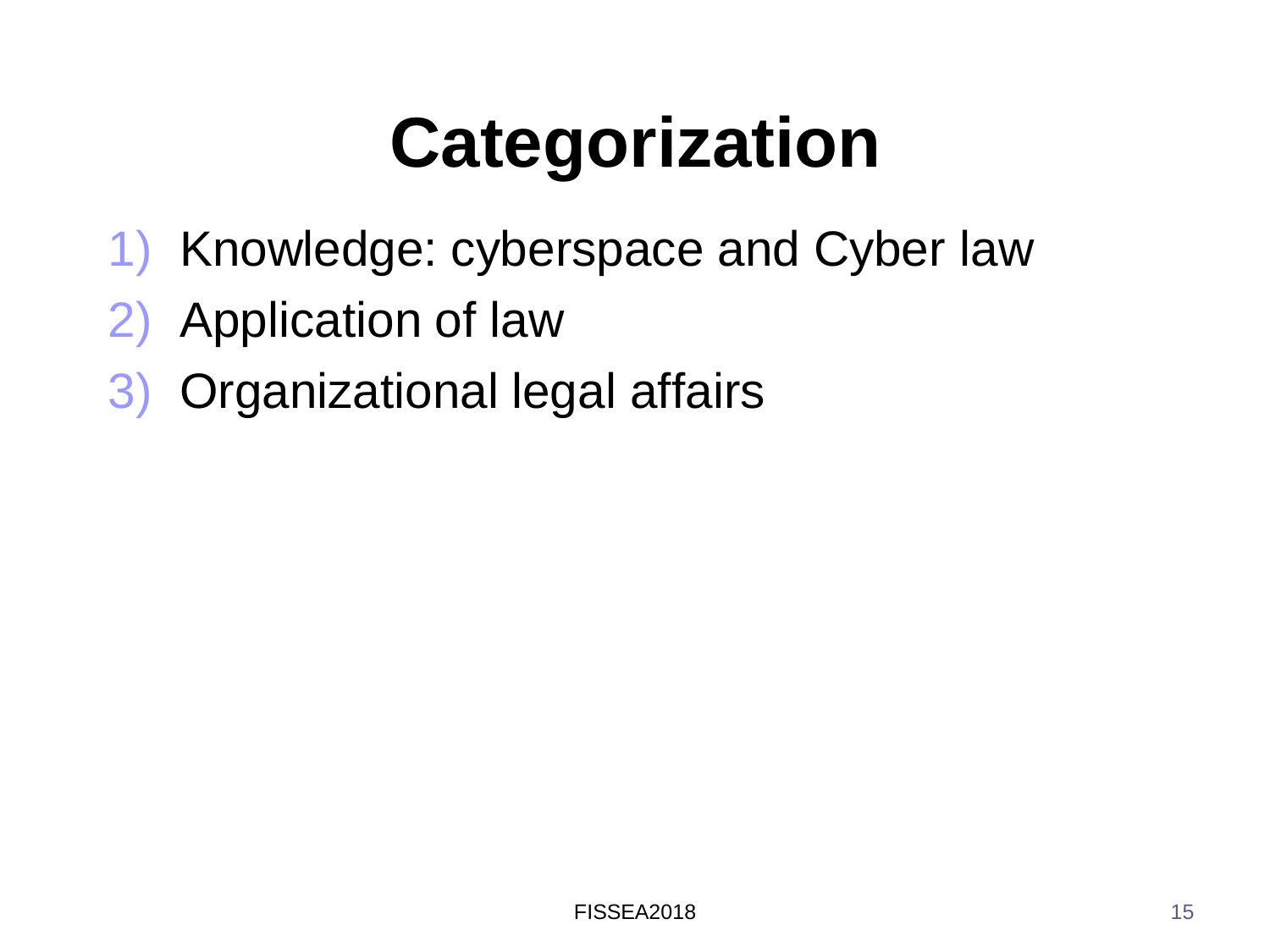#### **Cyber Instructor**

- **Work Role Name**: Cyber Instructor Φ.
- **Work Role ID**: OV-TEA-002  $\bullet$
- **Specialty Area**: Training, Education, and Awareness (TEA) .
- **Category** : Oversee and Govern (OV) Φ.
- education of personnel within cyber domain. **Work Role Description**: Develops and conducts training or
- **Tasks**: ۰
	- T0030, T0073, T0101, T0224, T0230, T0247, T0316, T0317, T0318, T0319, T0320, T0321, T0322, T0323, T0352, T0365, T0367, T0381, T0382, T0395, T0443, T0444, T0450, T0451, T0467, T0519, T0520, T0535, T0536, T0926
- **Knowledge**: ۰
	- K0001, K0002, K0003, K0004, K0005, K0006, K0007, K0059, K0115, K0124, K0130, K0146, K0147, K0204, K0208, K0628 K0213, K0215, K0216, K0217, K0218, K0220, K0226, K0239, K0245, K0246, K0250, K0252, K0287, K0313, K0319,
- **Skills**:
	- S0356, S0358 S0001, S0004, S0006, S0051, S0052, S0053, S0055, S0056, S0057, S0060, S0064, S0070, S0073, S0075, S0076, S0081, S0084, S0097, S0098, S0100, S0101, S0121, S0131, S0156, S0184, S0270, S0271, S0281, S0293, S0301,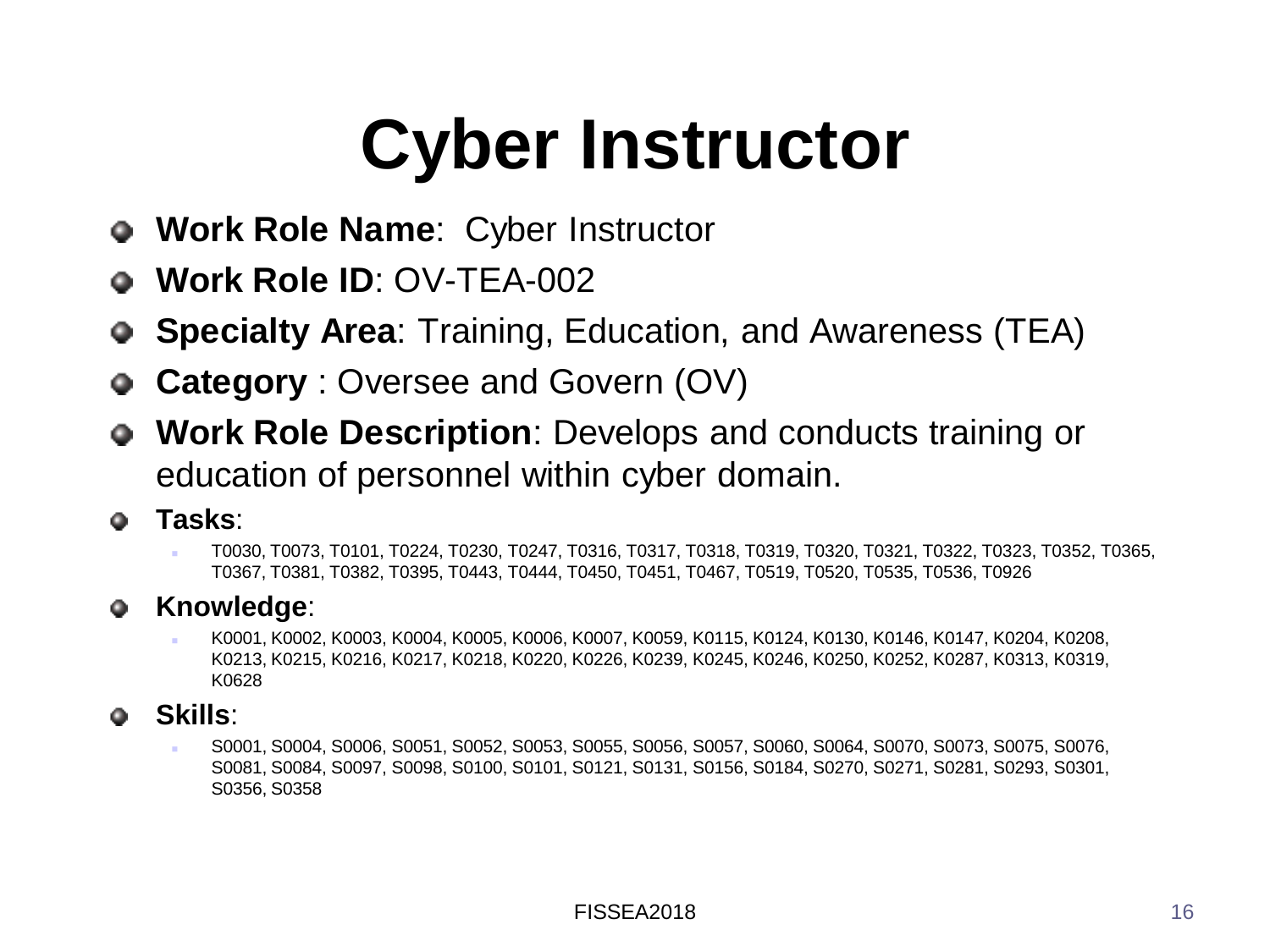#### **Cyber Instructor**

#### **Abilities**: ۰

 A0006, A0011, A0012, A0013, A0014, A0015, A0016, A0017, A0018, A0019, A0020, A0022, A0023, A0024, A0032, A0055, A0057, A0057, A0058, A0063, A0066, A0070, A0083, A0089, A0105, A0106, A0112, A0114, A0118, A0119, A0171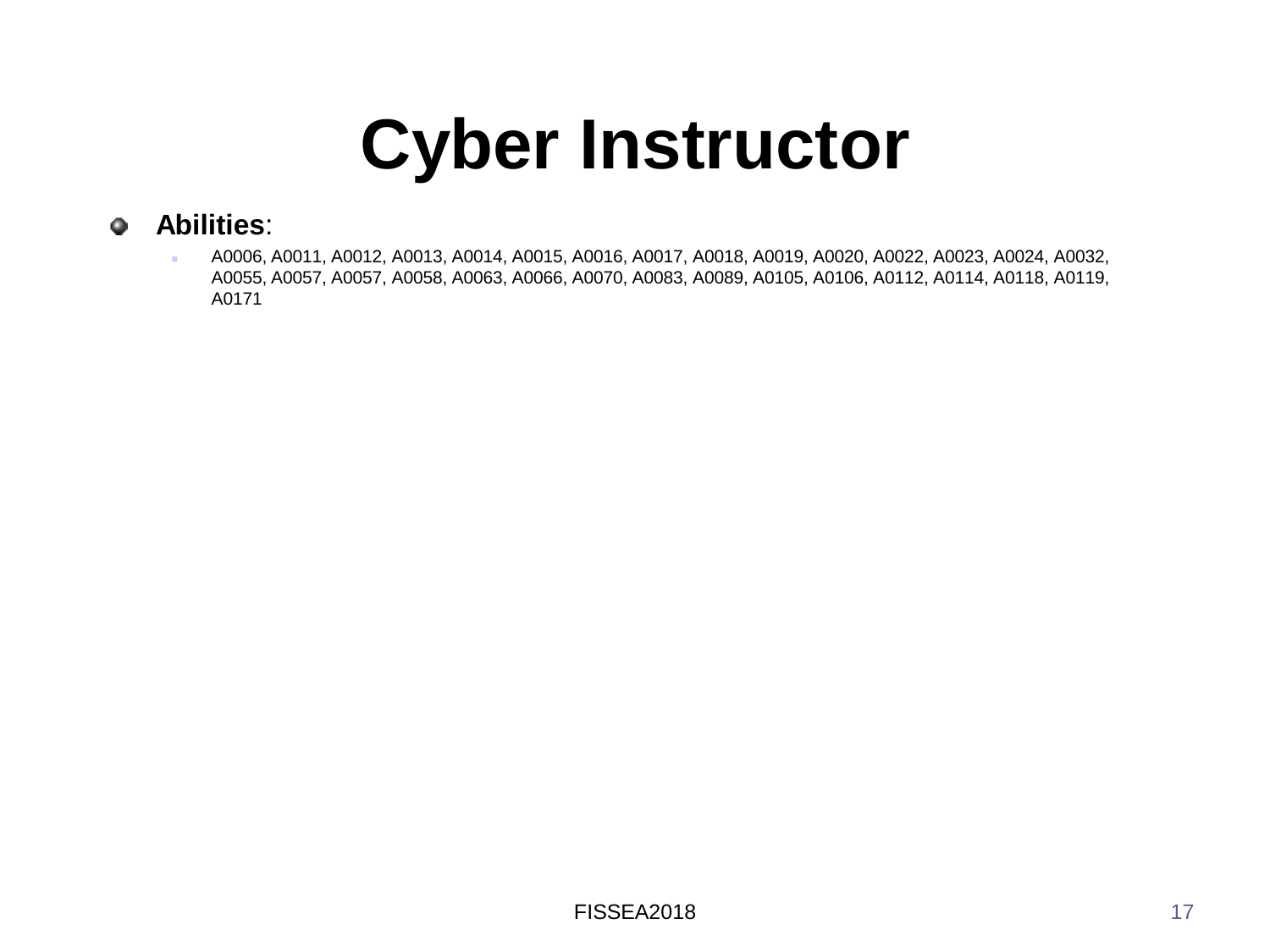## **Categorization**

- 1) Knowledge: cyberspace and General
- 2) Analytical Thinking
- 3) Knowledge: Cyber Law
- 4) Communications/Writing
- 5) Teaching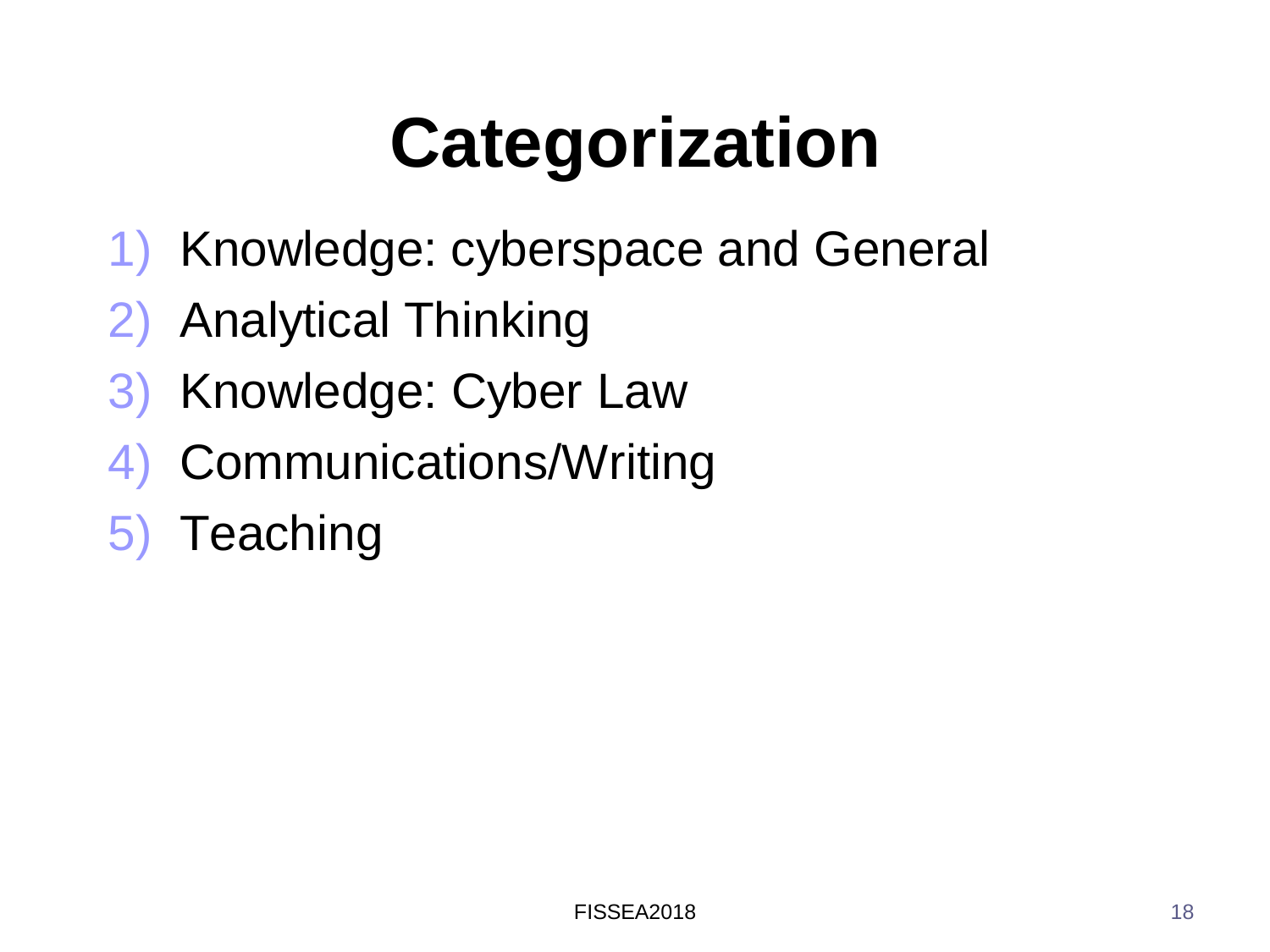#### **OV-LGA-001 vs. OV-TEA-002**

| <b>OV-LGA-001</b>                               | <b>OV-TEA-002</b>                         |
|-------------------------------------------------|-------------------------------------------|
| <b>Knowledge: Cyberspace &amp; Cyber</b><br>Law | Knowledge: Cyberspace &<br><b>General</b> |
|                                                 | <b>Analytical Thinking</b>                |
|                                                 | <b>Knowledge: Cyber Law</b>               |
|                                                 | <b>Communications</b>                     |
|                                                 | <b>Teaching</b>                           |
| <b>Application of Law</b>                       |                                           |
| <b>Organizational Legal Affairs</b>             |                                           |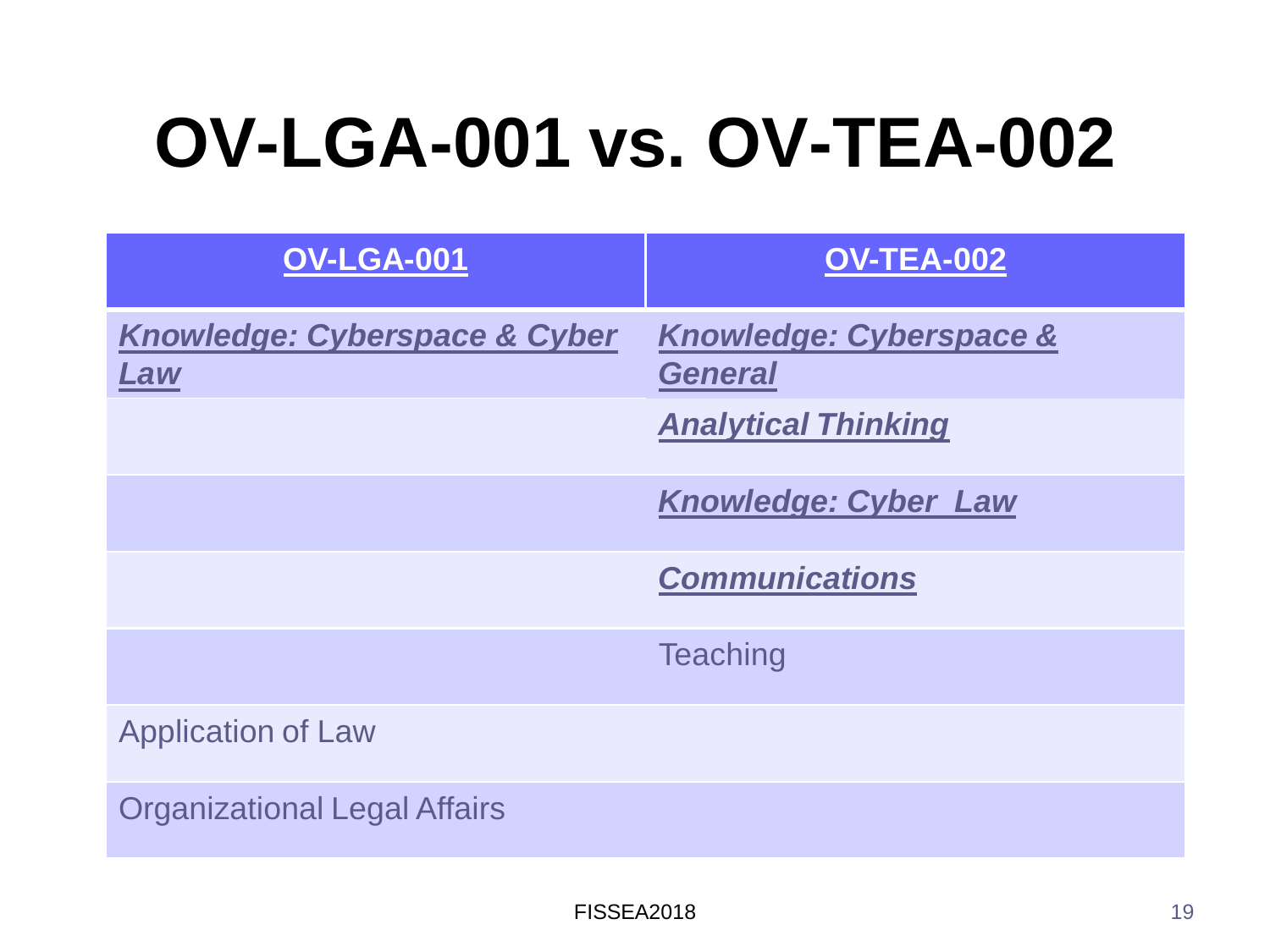#### **Curriculum**

- Cyberspace Fundamentals
- Analytical Thinking
- Cyber Law
- Communications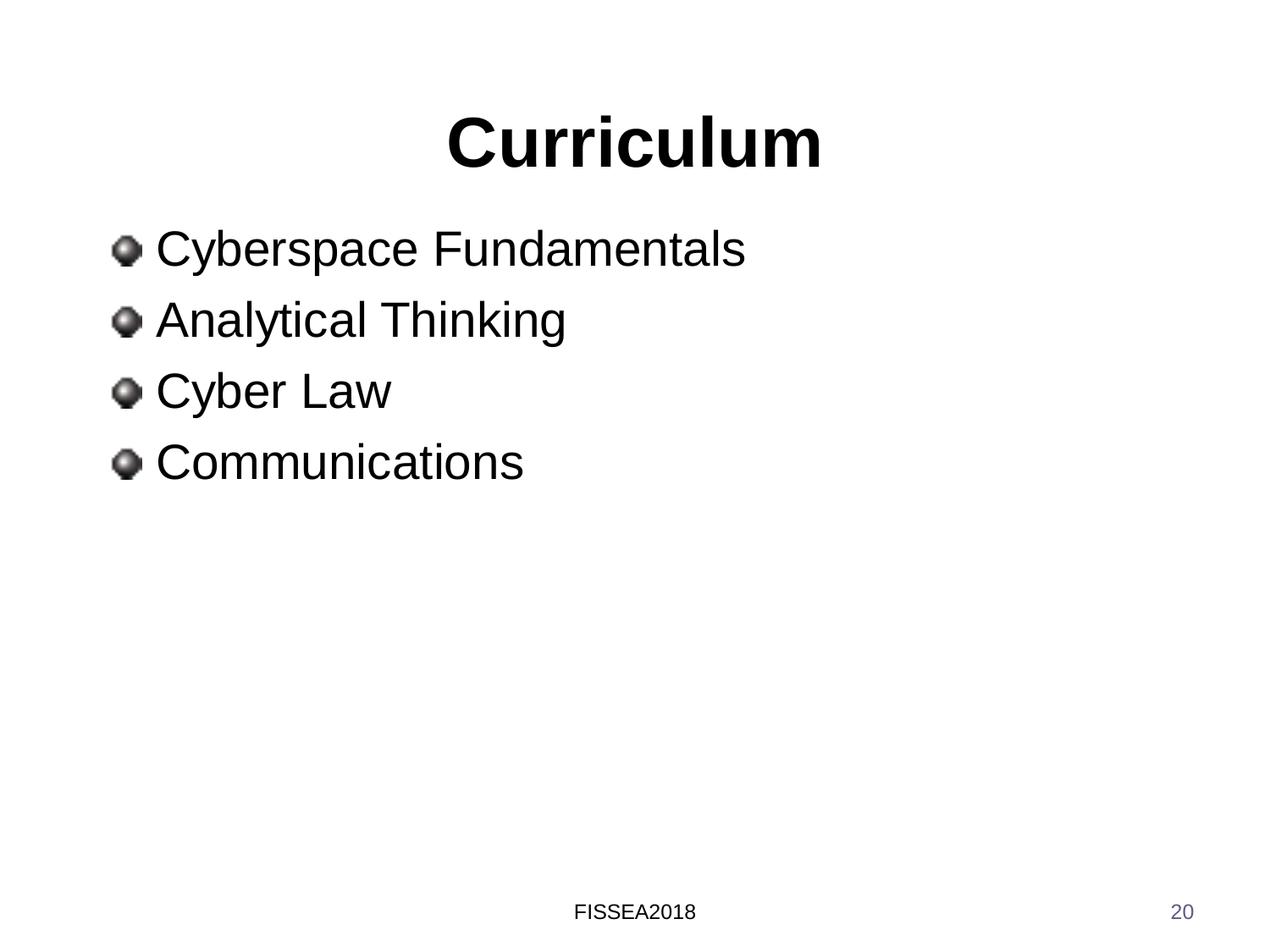#### **Conclusion**

- Cyber Crime Awareness Education is badly needed.
- NIST NICE Framework provides a good and practical guidance in developing a curriculum.
- Varied methods should be utilized to implement the curriculum. $$\rm _{FISSEA2018}$$